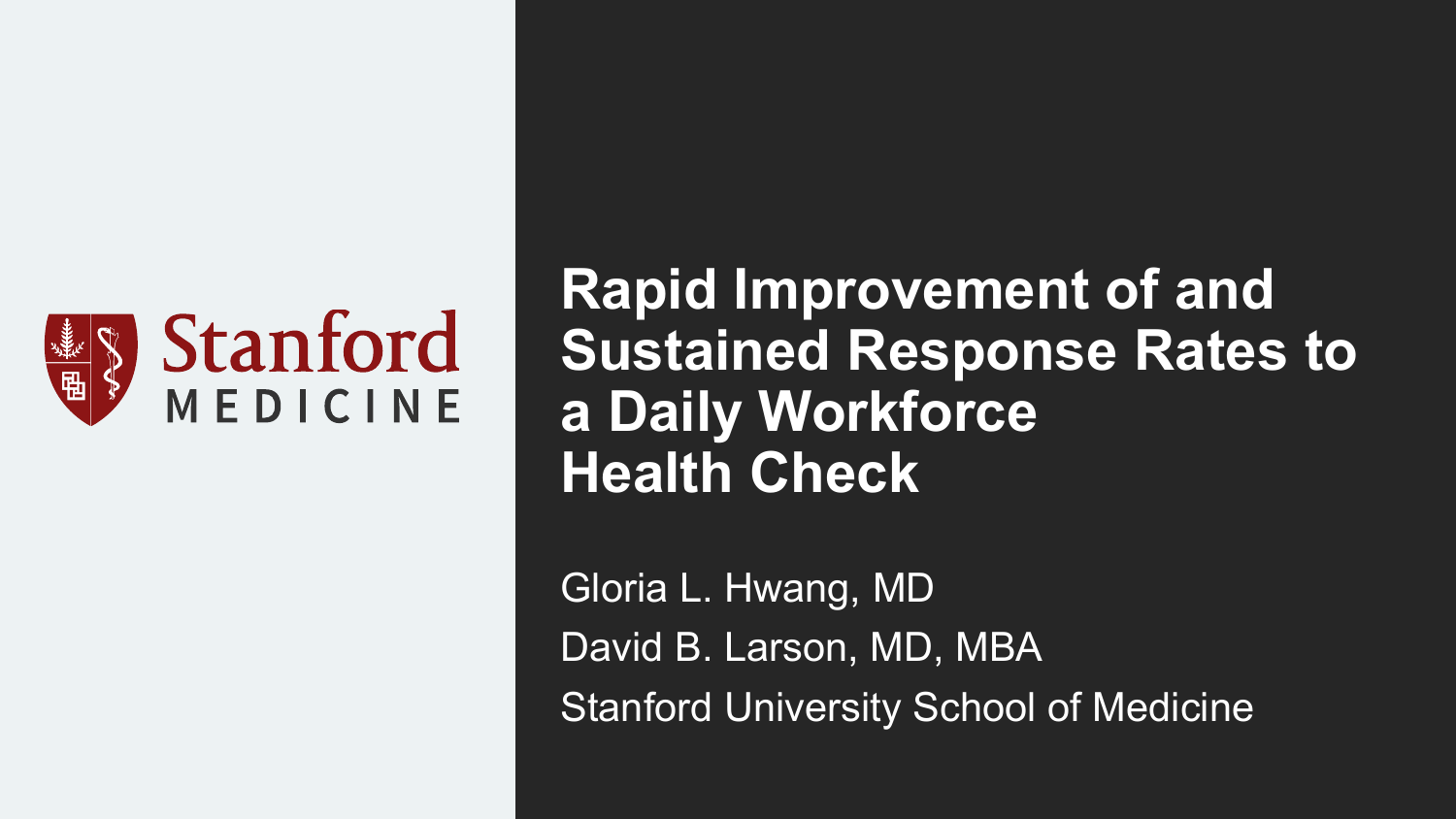# **Background**

Our academic radiology department faced two requirements simultaneously early in the COVID-19 pandemic:

A hospital mandate to perform a daily symptom check of our workforce.

A local shelter-in-place order that increased the need for radiologists to work at home for social distancing and family care obligations, as well as for health risk or symptoms.

**We needed to rapidly develop a highly reliable daily surveillance system to monitor the health and distribution of radiologists.**

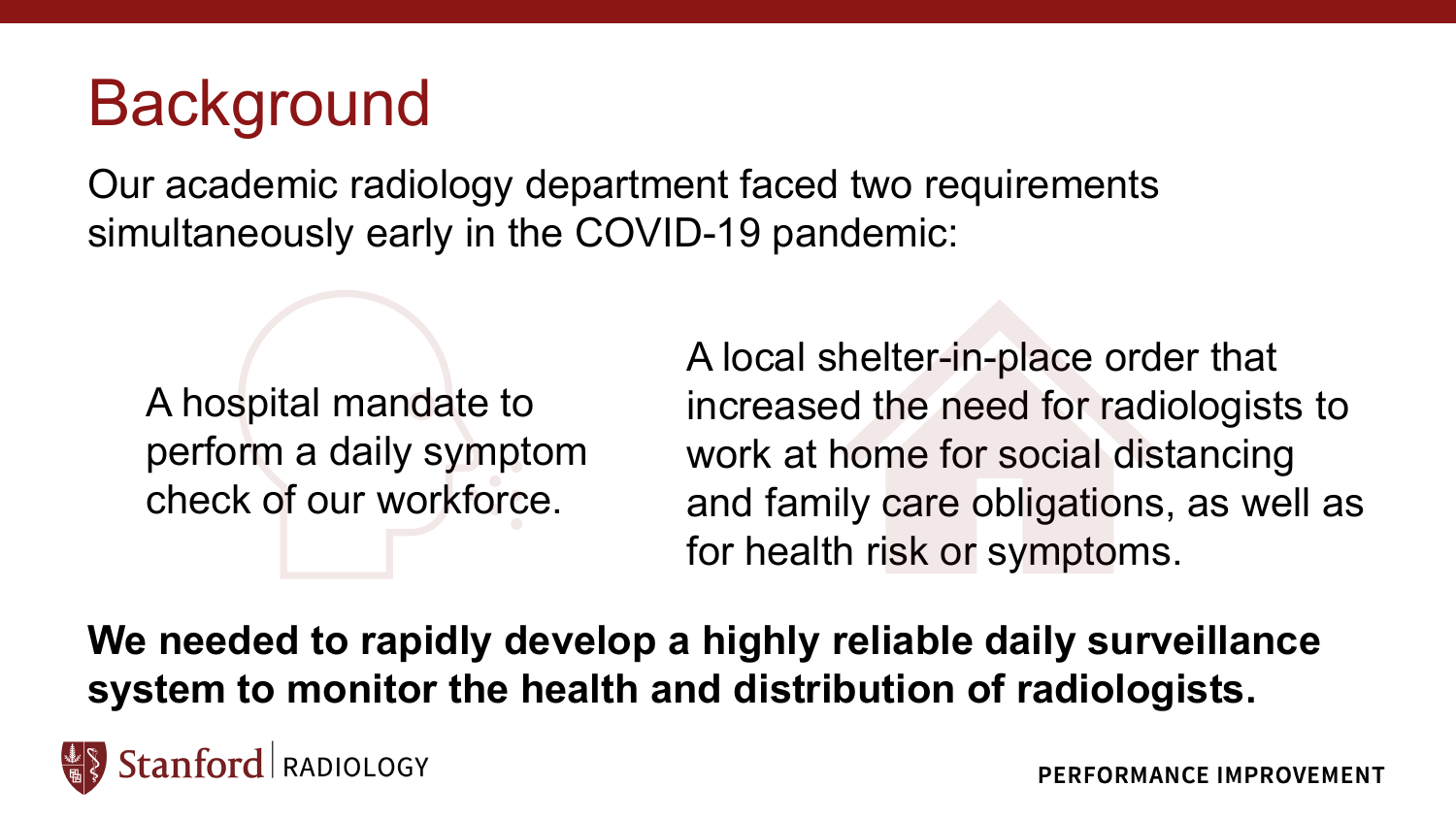### **Methods**

Traditional quality improvement methods were used in a highly compressed timeframe to develop a high-reliability daily workforce monitoring program, target >95% response rate

- Phase 1: Communication of goal with department leadership and delegation of data collection to administrative staff
- Phase 2: Direct survey to all radiologists
- Phase 3: Survey links and names of non-responders sent to administrative staff to solicit responses in early afternoon

Results were reported in a daily morning huddle that was introduced for COVID-19 related communications.

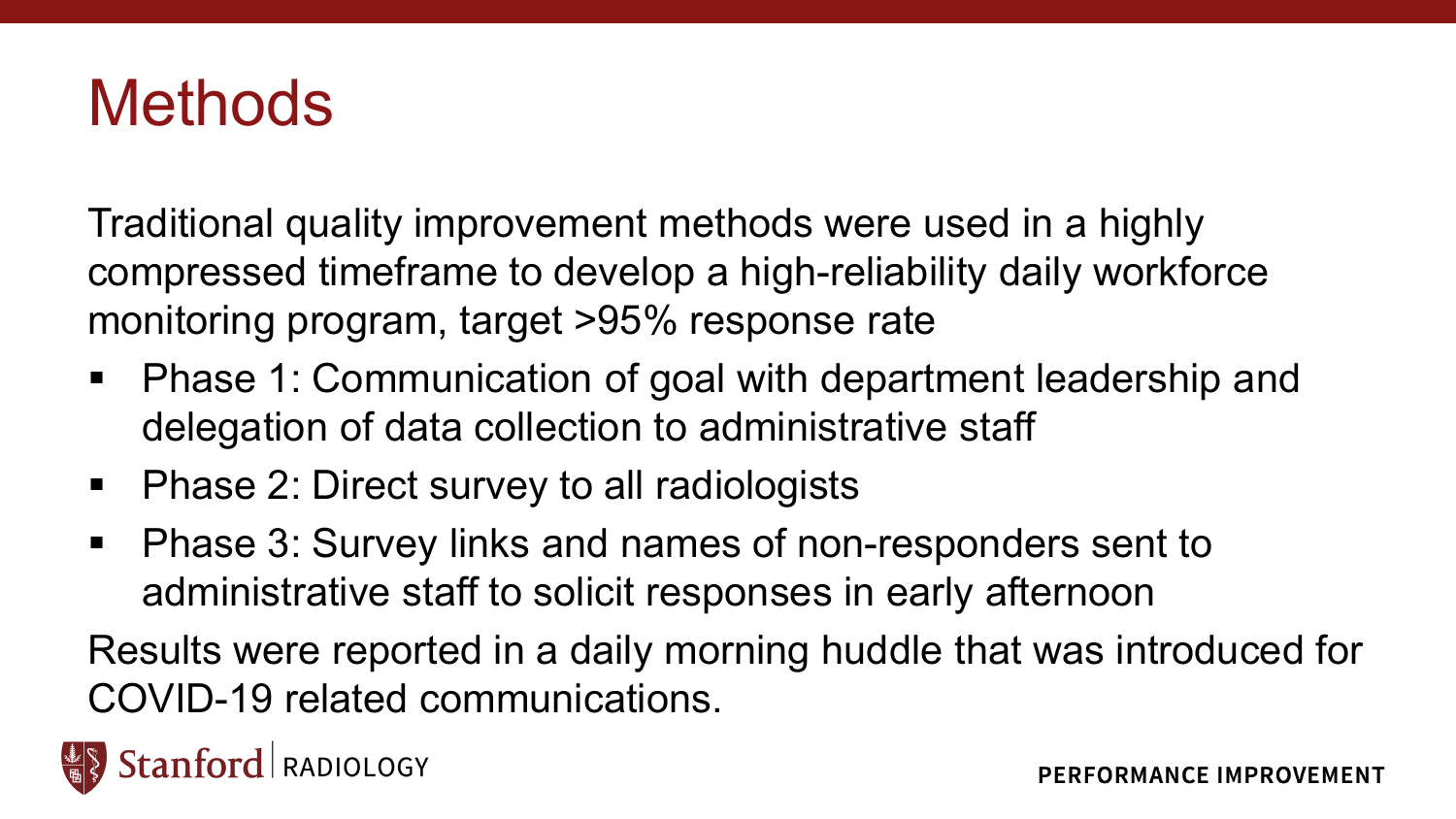#### **Results** Phase 1: Communication of goals to Division Chiefs, data collection by division administrative staff of shared spreadsheet



Stanford RADIOLOGY



- Only recorded whether radiologist reported "working clinically from home"
- Overall response rate *assumed* to be 100%
- Resulted in underestimation of % radiologists working from home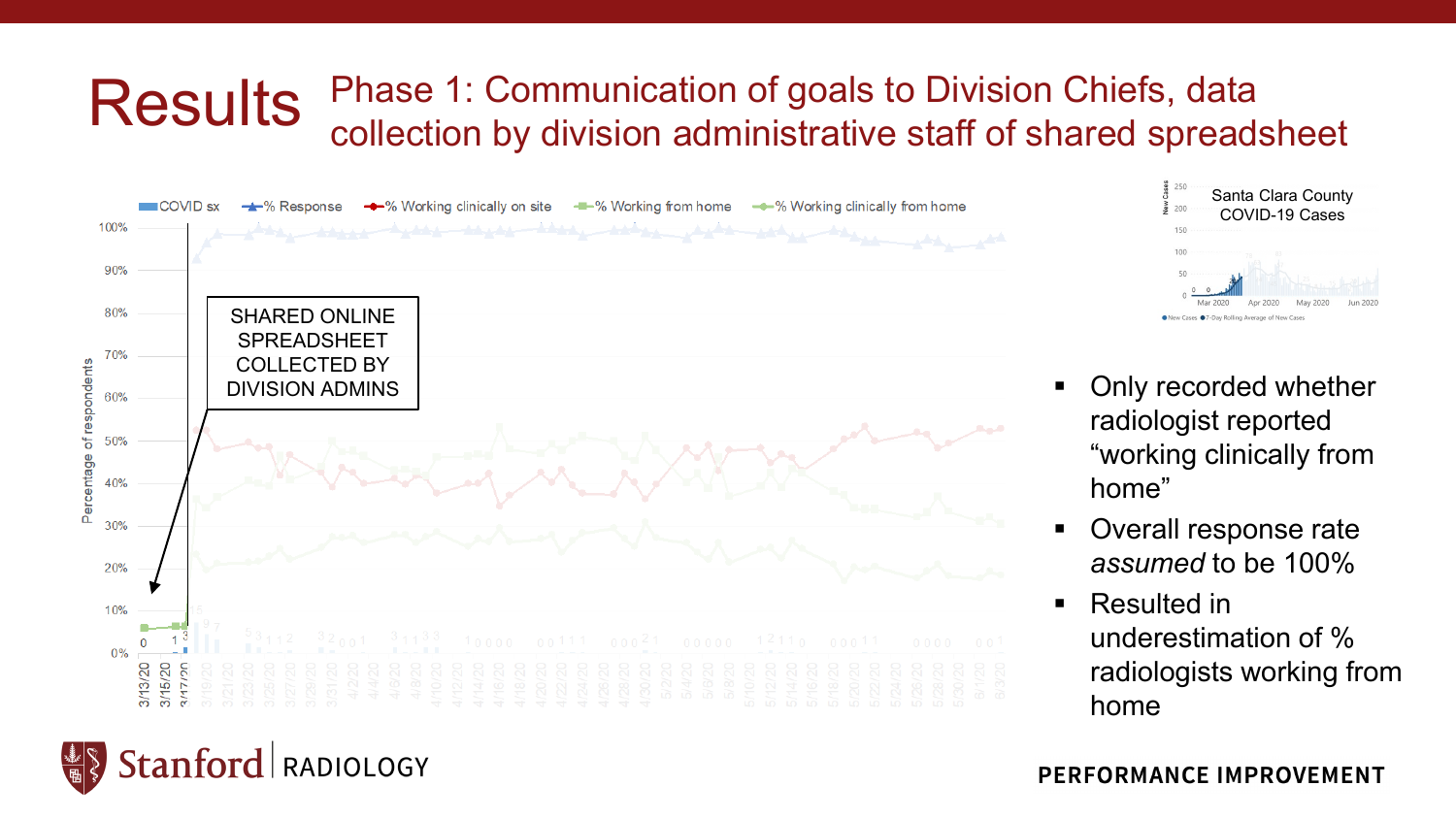### Results Phase 2: Direct 2-3 question survey to all radiologists, using personalized links so no need to enter demographic data

Stanford

What is your Work Location today? (On-site means at a hospital or outpatient center location)

Working clinically from home  $\phi$ 

Are you currently experiencing any symptoms that have been described as concerning for COVID-19 infection? These include flu-like illness or fever (subjective or T>100°F/37.8°C) or cough or shortness of breath or sore throat.

| Yes |  |               |
|-----|--|---------------|
| No  |  |               |
|     |  |               |
|     |  | $\rightarrow$ |

| <b>Stanford</b>                                                                          |  |  |  |  |
|------------------------------------------------------------------------------------------|--|--|--|--|
| What is the reason you are working clinically from home (select all relevant<br>answers) |  |  |  |  |
| As assigned/social distancing                                                            |  |  |  |  |
| Childcare/elder care                                                                     |  |  |  |  |
| <b>Current illness</b>                                                                   |  |  |  |  |
| Other                                                                                    |  |  |  |  |
| ı                                                                                        |  |  |  |  |
|                                                                                          |  |  |  |  |
|                                                                                          |  |  |  |  |



- Based on work location response, respondent may receive follow-up question
- Instructions provided if respondent reports COVID-19 symptoms

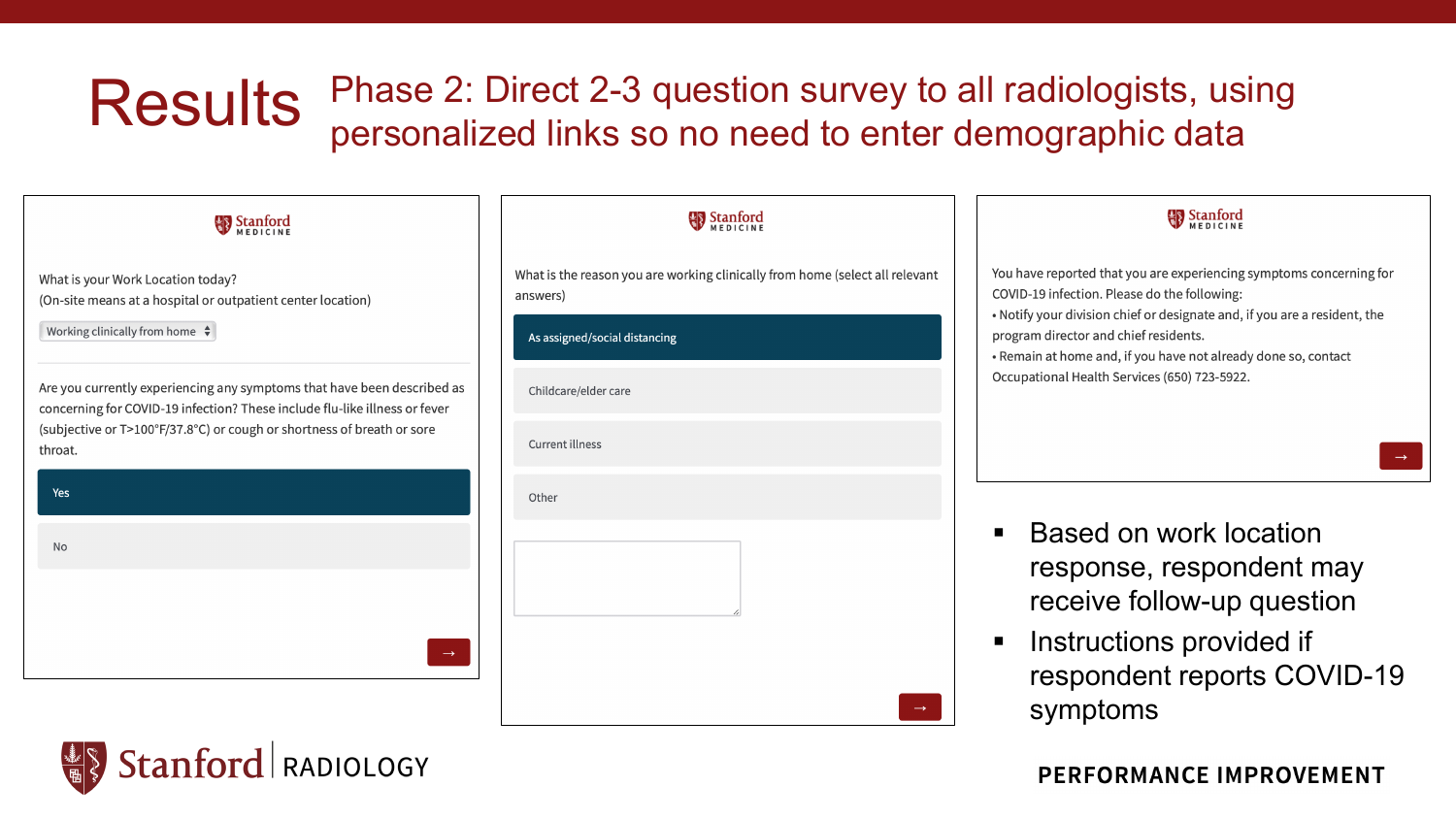#### **Results** Phase 2: Direct 2-3 question survey to all radiologists, using personalized links so no need to enter demographic data





- "Working clinically from home" response jumped to 36.3%
- Initial response rate 93%
- On second day of survey, direct outreach by text messaging was performed in early afternoon to nonrespondents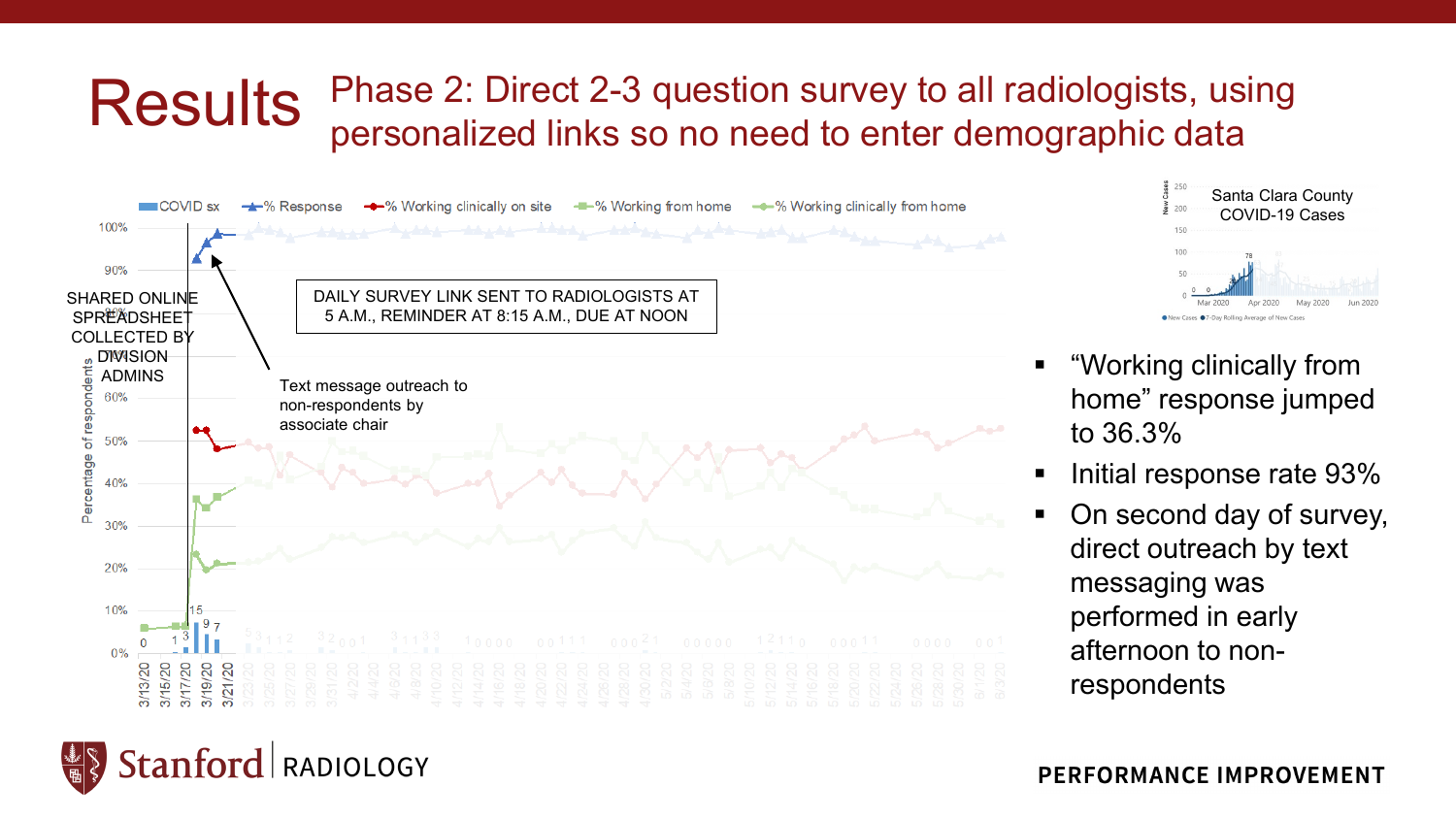#### **Results** Phase 3: Direct survey to all radiologists with individualized links, outreach to non-respondents by admin staff



Stanford RADIOLOGY



- On fourth day of survey, system developed to send names and links of nonrespondents to division admins in early afternoon
- Subsequent occasional text message outreach by Associate Chair to nonrespondents
- Response rate increased to 98-100%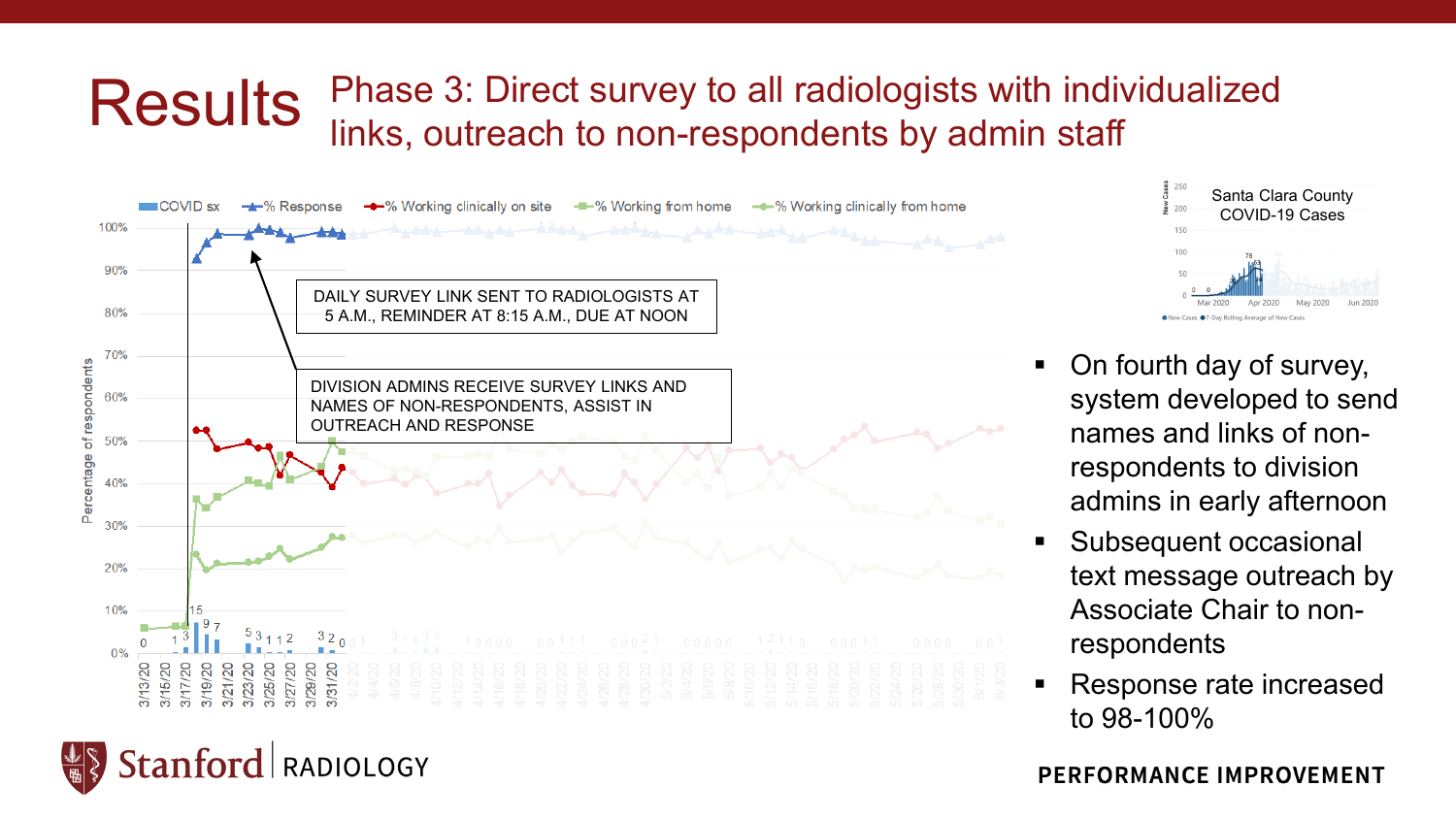#### **Results** Changes made to survey to prevent false positive entries for COVID-19 symptoms





Santa Clara County  $\frac{3}{200}$ COVID-19 Cases Apr 2020 New Cases @7-Day Rolling Average of New Cases

- Based on outreach to "symptomatic" respondents, we discovered that many responses were accidental
- **Symptomatic response button** color changed to red to distinguish from asymptomatic
- "Back" button added so respondent could go back to revise entry
- Free text field added so that symptomatic respondent could communicate plan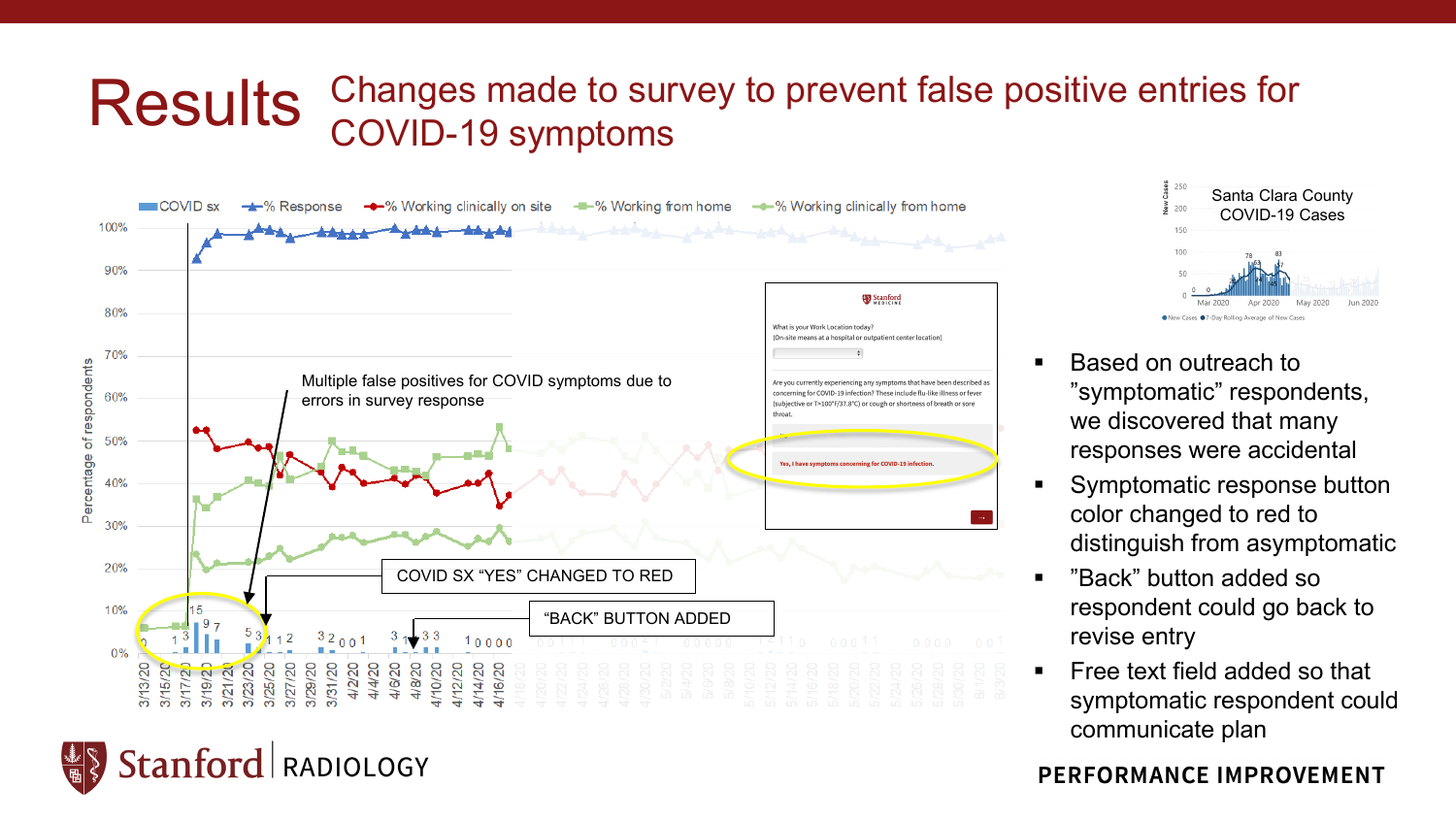#### **Results** Additional survey modifications performed in response to hospital updates and radiologist feedback





- Survey updated to communicate broadened definition of COVID symptoms (4/6/2020) and to communicate updated hospital protocols
- Follow-up questions removed 5/9/2020 to shorten survey
- Survey continued through 6/3/2020
- County shelter-in-place restrictions eased 6/5/2020